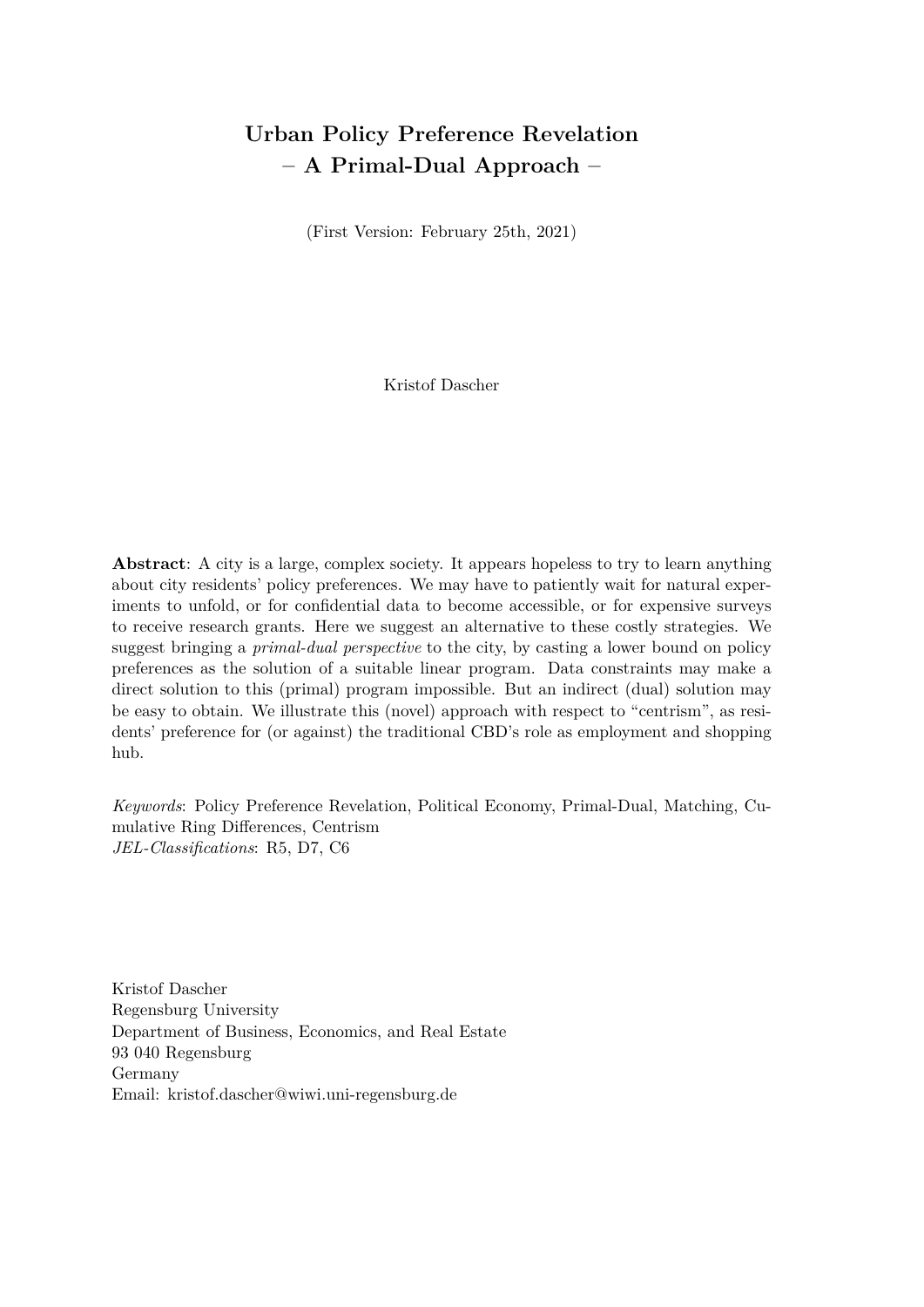## **1 Introduction**

A city is a large, complex society. It appears hopeless to try to learn anything about city residents' policy preferences. We may have to patiently wait for natural experiments to unfold, or for confidential data to become accessible, or for expensive surveys to receive research grants. Here we suggest an alternative to these costly strategies. We suggest bringing a *primal-dual perspective* to the city, by casting a lower bound on policy preferences as the solution of a suitable linear program. Data constraints may make a direct solution to this (primal) program impossible. But an indirect (dual) solution may be easy to obtain. We illustrate this (novel, no literature appears to be available on this) approach with respect to "centrism", as residents' preference for (or against) the traditional CBD's role as employment and shopping hub.

Residents' "centrism" correlates with many issues in current *urban political economy*. E.g., an owner-occupier, or a landlord, with all his properties near the center, will not just endorse city center redevelopment. Either will also reject constraints on building height (which bind near the center yet bind nowhere else). Or, a landlord with most of her properties near the periphery, much as a nearby owner-occupier, will not just vote against an urban growth boundary, or in favor of a peripheral shopping center, say. Also, either will likely also vote against a carbon tax (Holian/Kahn (2015)) or a Pigouvian toll (both of which make commutes more costly for the peripheral resident). In short, centrism proxies residents' preferences on many contested issues in urban politics.

City residents always divide into landlords and renters. The "absentee landlord" literature has all landlords live outside the city; all city residents are renters. The "public ownership" literature lets all city residents share in urban rent; all city residents are landlords. But real cities, as this short paper's subject, exhibit ownership shares in between those extremes. We replace both the absentee landlord-assumption and the public-ownership assumption with a flexible *matching* framework. We make half the city's population a tenant and the other half a landlord (i.e. owning a home but also renting out one to a single tenant). Both tenants and landlords live in any of the city's residential "rings" around the CBD. Any landlord-tenant-pair is a spatial match, its combination of locations generating its own centrism-attitude.

We then ask for the least number of centrist landlords consistent with the distribution of households (or real estate) across city rings. This is the primal "minimum centrists" problem. But landlord-tenant matchings are unobservable, and hence so are minimum centrists. Alternatively, we may ask for the largest valuation of ring populations consistent with the set of matches producing a centrist preference. This is the corresponding dual "maximum valuation" problem. The paper's contribution is to prove that the solution to either program is the *greatest cumulative ring difference*. As corollary, computing (unobservable) minimum centrists only requires computing the greatest cumulative sum of (easily observable) ring differences. Rather than extract policy preference "brute force", we should exploit observable knowledge of the built environment.

Our analysis complements, and also extends, the analysis of suburbanization set out in Dascher (2019). There the "greatest cumulative ring difference" is shown to bound the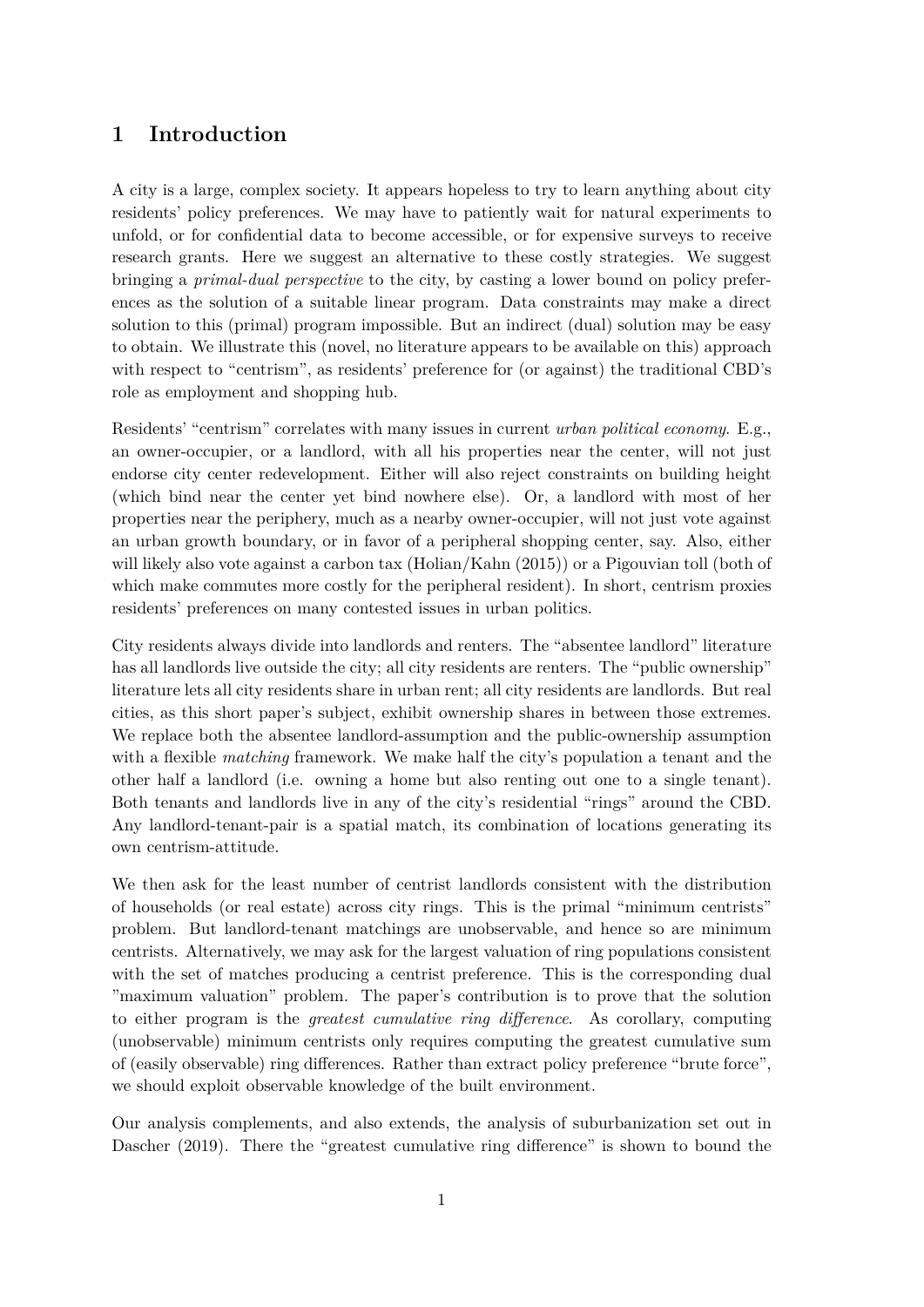

Figure 1: Minimum Centrists, 2000 and 2010, All Metro Areas

"minimum number of centrists" from below. This paper now shows this lower bound to *equal* the minimum number of centrists (decentrists).<sup>1</sup> Somewhat loosely, here we "close the gap" between the two concepts. There is no gap. A similar result obtains for computing the "minimum number of decentrists". We will show that the minimum number of decentrists equals (minus) the "least cumulative ring difference". And so we are also able to bound true (unobservable) centrists not just from below, but also from above.

These bounds are meaningful, and for motivation we briefly illustrate our concepts's appeal to understanding centrism in the US. Note first that a majority of centrists takes decisions that favor the center. These decisions, in turn, reinforce the share of centrists. One implication of centrism is the existence of multiple equilibria. Cities with a majoritarian share of centrists should become more centrist over time; while the opposite is true for cities with a majoritarian share of decentrists. Fig. (1) shows the share of minimum centrists in both 2000 (horizontal axis) and 2010 (vertical axis), for every US metro area. Only four metro areas have a minimum centrists share beyond one half. Consistent with theory, these metro areas do not see their minimum centrist shares contract. Conversely, and also consistent with our theory, metro areas with minimum centrist share short of  $1/2$ often see it drop further (and with only few exceptions see it rise).

The paper has six sections. Section 2 states the primal problem, of identifying the least number of centrists that fits the given distribution of population across city rings. Section 3 offers trial solutions for two examples that point to the building blocks of the solution for the general city. Section 4 states, and proves, the solution for minimum centrists. Section 5 applies similar reasoning to solving for minimum decentrists. And section 6 concludes.

<sup>&</sup>lt;sup>1</sup> Jacobs (1961) and Breheny (2007) also use the term "decentrists", though with a very different meaning. For Jacobs, decentrists are those early 20th century urban and regional planners such as Lewis Mumford, Clarence Stein, Henry Wright and Catherine Bauer, who advocated "thinning out large cities" by dispersing their "enterprises and populations into smaller, separated cities or, better yet, towns" (p. 19).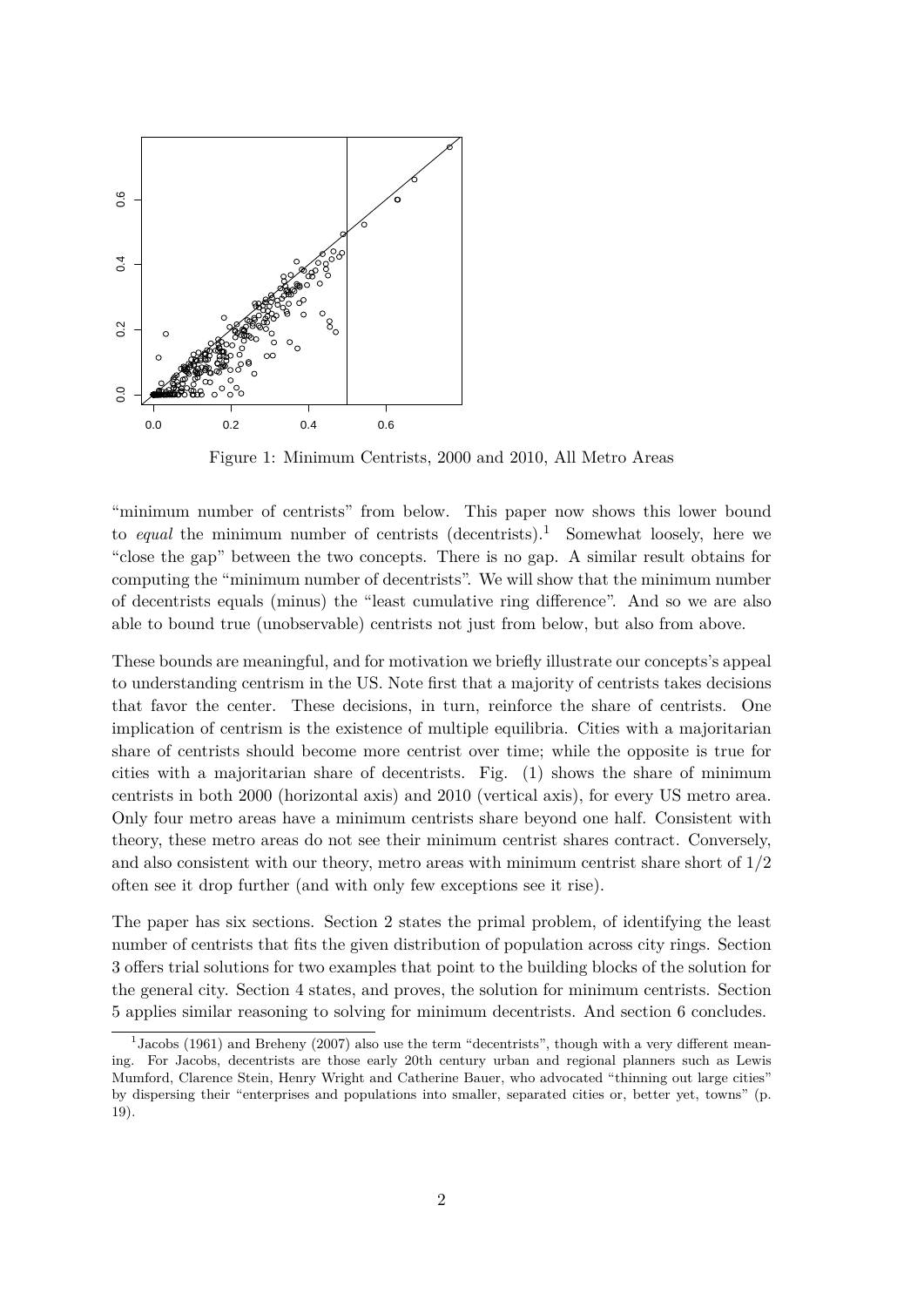### **2 Landlord-Tenant Matching**

**Monocentric City**. A closed and monocentric city (as pioneered by Wheaton (1973), Pines/Sadka (1986) and Brueckner (1987)) juts  $\tilde{r}$  units of distance out from the CBD (with  $\tilde{r}$  determined shortly). Commuting costs for a resident living at distance  $r$  from the CBD are *tr*. Ricardian rent *q* follows  $q(r) = t(\tilde{r} - r)$ . The city's overall population is *s*, and the urban wage is *w*. Residents consume one unit of housing. Housing is built by profit maximizing investors. One unit of capital *k* combined with one unit of land yields  $h(k)$  units of housing, where  $h' > 0$  and  $h'' < 0$  (again, Brueckner (1987)).

**Housing**. If *p* is the price of capital, investors choose *k* so as to satisfy the  $q(r)h_k(k) = p$ necessary for maximum profit. The optimal capital depends on rent  $q$  and price  $p$ , and so can be written as  $k(t(\tilde{r}-r), p)$ . Let  $h(r)$  be shorthand for the building height obtained for this optimal capital choice. Then the city boundary  $\tilde{r}$  is determined by the condition that the housing market clear,

$$
\int_0^{\widetilde{r}} a(r)h(r) dr = s,
$$
\n(1)

where  $a(r)$  is land available in a ring of unit width  $r$  units of distance away from the CBD. Ratio  $a(r)h(r)/s$ , also written  $f(r)$ , indicates the share of the population commuting from within that ring to the CBD. Correspondingly,  $F(r)$  denotes the share of households commuting *r* or less.<sup>2</sup> Now divide the city into  $i = 1, \ldots, n$  concentric rings of equal width (*n* even) around the CBD, with *n* large enough to justify treating rent, building height, commuting times etc. as identical across ring *i*'s plots. Housing in ring *i* is app.  $f(r_i)s$ . We set  $f(r_i) s = b_i$ , to conform with the LP notation introduced shortly.<sup>3</sup>

**Ownership**. Traditional urban modeling has residents own urban housing jointly or treats landlords as absentee. Yet we want to avoid both the traditional "common ownership" or "absentee landlord" setup, lest we assume away the important centrist/decentrist-contest that is at the heart of this paper. We replace either assumption by dividing urban residents in two resident classes, resident landlords and tenants. Each landlord owns one unit of housing (an "apartment") that he resides in himself as well as another apartment that he rents out. These two apartments, to be sure, do not need to locate in the same ring.<sup>4</sup>

Realistically, information on any given landlord's two individual properties must be treated as private. And so we cannot say whether this landlord is a centrist or a decentrist. But (unknown) match matrix  $X = (x_{ij})$  collects the frequencies with which the various possible matches between landlords and tenants occur, with row *i* (column *j*) indicating the landlord's (tenant's) location. Centrists (decentrists) are those landlords whose average property is closer to (further away from) the center than half the distance from the CBD to the city boundary,  $\tilde{r}/2$ . Hence centrists are those for whom

$$
(r_i + r_j)/2 \, < \, \tilde{r}/2 \tag{2}
$$

<sup>&</sup>lt;sup>2</sup>We assume *a* is continuous in *r*. As *h* is (differentiable and hence) continuous in *r*, so is *f*.

<sup>&</sup>lt;sup>3</sup>We will also refer to  $f(r_i)$  or  $f(r_i)$ s as the city's *shape*, following terminology introduced in Arnott/Stiglitz (1981).

<sup>&</sup>lt;sup>4</sup>Surely there are many other, often more complex, ways to introduce (i) resident landlords with their (ii) tenants into the city.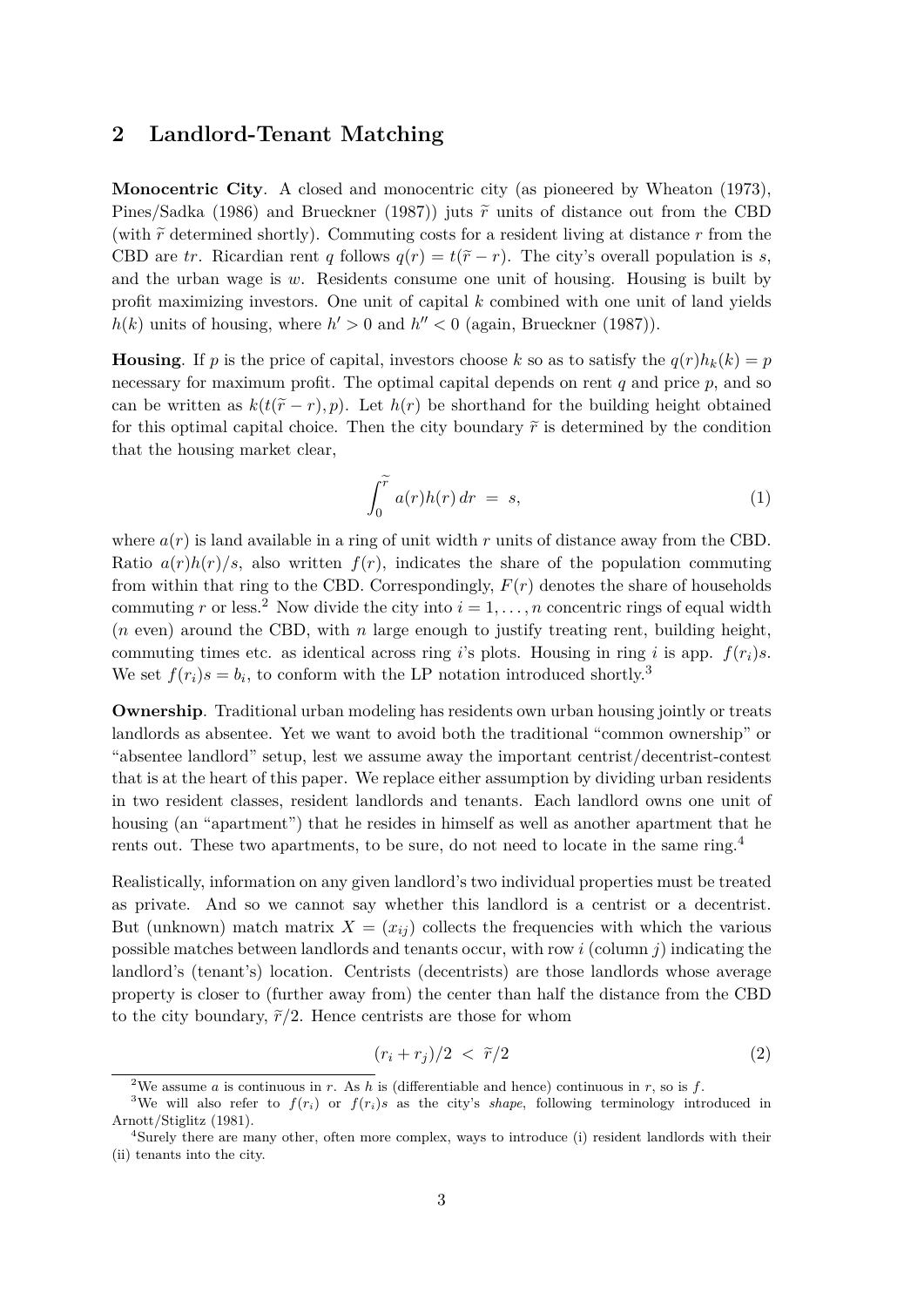or, equivalently,  $i + j - 1 < n$ <sup>5</sup> An analogous condition applies to decentrists.<sup>6</sup>

**Matching**. The previous inequality suggests that centrists (decentrists) are to be associated with entries of *X* that are located strictly above (below) its counter diagonal, i.e. the diagonal that stretches from *X*'s bottom left corner to its top right one. Moreover, being a centrist (or decentrist) does not depend on which apartment is the owner-occupied one, *i* or *j*. We may conveniently suggest that landlords always occupy the ring that is closer to the city center. And so with  $i \leq j$ , X becomes upper triangular. Now, to capture the overall number of households inhabiting ring *i* we need to sum over all of *X*'s entries in *both*, row *i* and column *i*. The resulting sum must equal ring *i*'s available stock of apartments,  $b_i$ . And so ring *i*'s housing constraint reads  $\sum_{j=1}^n (x_{ij} + x_{ji}) = b_i$ .

**Linear Program**. Summing over all centrist-related entries in *X* gives  $\sum_{i=1}^{n-1} \sum_{j=1}^{n-i} x_{ij}$ , the true, yet unknown, number of centrists, *l<sup>c</sup>*. Contrast this with the smallest number of centrists conceivable,  $\underline{l}^c$ . That latter number bounds the true number of centrists  $l^c$  from below. To identify  $\underline{l}^c$ , we minimize the number of centrists given ring housing constraints and the non-negativity requirements  $x_{ij} \geq 0$ . This translates into the following linear program

$$
\min_{x_{ij}} \sum_{i=1}^{n-1} \sum_{j=1}^{n-i} x_{ij} \quad \text{s.t.} \quad \sum_{j=1}^{n} (x_{ij} + x_{ji}) = b_i \quad (i = 1, ..., n)
$$
\n
$$
x_{ij} \geq 0 \quad (i, j = 1, ..., n), \tag{3}
$$

analysis of which is the focus of the next two sections.

### **3 The Minimum Share of Centrists, in Two Specific Cities**

We run two eight-ring city examples on how to solve the linear program  $(3)$  next. These are examples to offer some intuition on how a feasible, and even optimal, solution to linear program (3) plays out. But in fact they are much more than just examples. They motivate a trial solution that later will generalize to any given city.

**Example City 1**. Our first city has "city shape"  $b = (38, 36, 30, 10, 12, 8, 4, 2)$ . To this city, matrix  $X_1$  in (4), in highlighting eight non-zero entries, suggests one basic feasible solution.<sup>7</sup> We briefly illustrate feasibility. Adding up all entries in row 1 and column 1, for instance, gives  $20 + 18 = 38$  or  $b_1$ , while adding up all entries in row 7 (consisting of zeros only) and column 7 gives just  $0+4$  or  $b<sub>7</sub>$ . Our feasible solution here displays one feature that we might expect of an optimal solution, notably that (4) assigns the maximum possible weight to entries on the counterdiagonal (in red on screen). This forces centrists' numbers down as best as we can. We get  $x_{18} = \min\{b_1, b_8\} = 2$ . Similarly,  $x_{27} = 4$ ,  $x_{36} = 8$  and  $x_{45} = 10$ .

Put differently, whenever possible we allocate a peripheral apartment in some given outer ring  $j, 5 \leq j \leq 8$ , to a proprietor who owns her other, second apartment in corresponding

<sup>&</sup>lt;sup>5</sup>This follows from assuming that residents in ring *i* commute distance  $(i - 0.5)\tilde{r}/n$ .

 $6N$ ote that even as decentrists have properties closer to the city extremes, "extremists" probably is not a better term.

<sup>7</sup>Here, as well as in all other match matrices below, entries with no explicit number attached equal zero.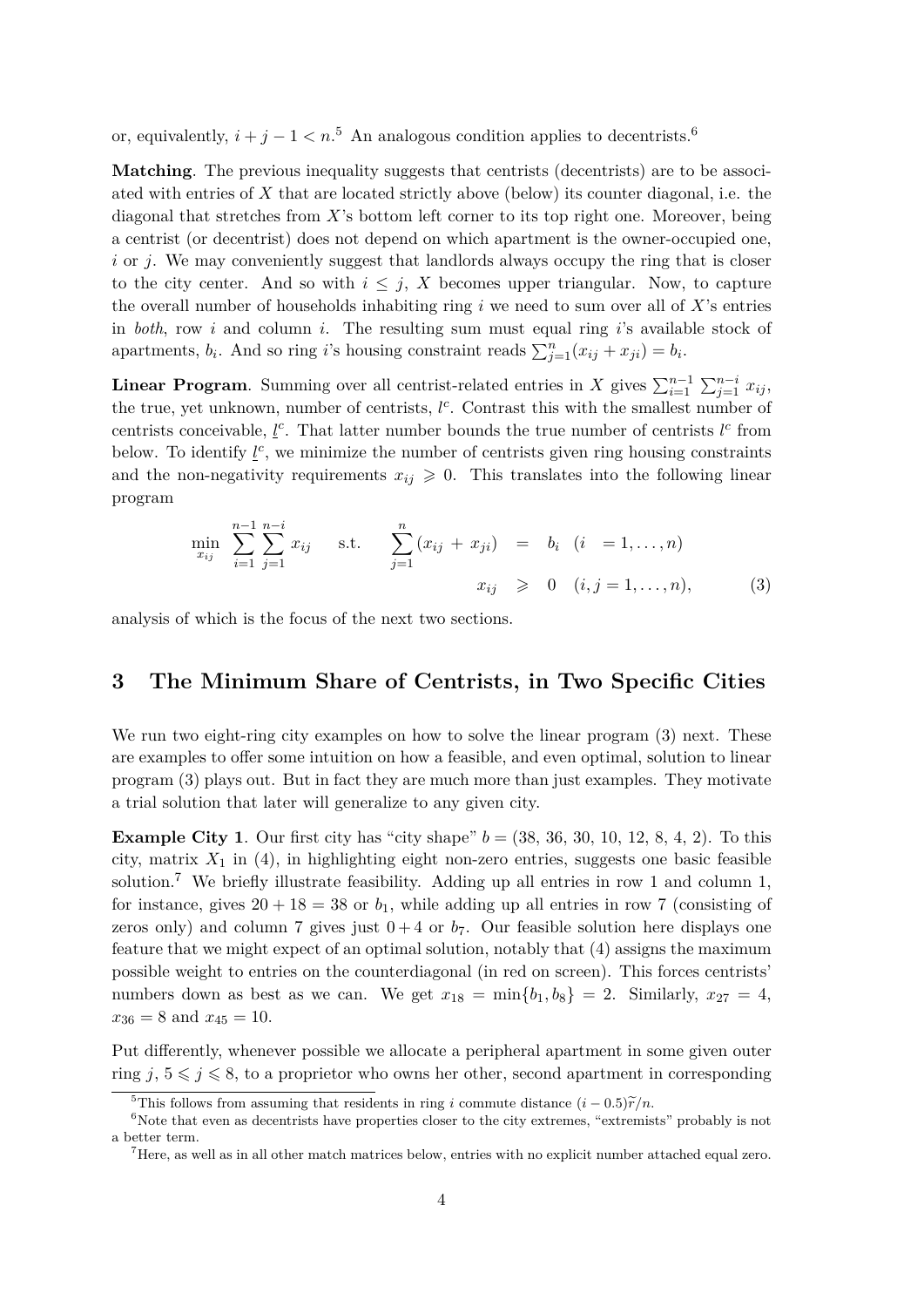inner ring  $9 - j$ . This must be a necessary property of a centrist-minimizing allocation. (Suppose that  $X_1$  violated this property, i.e. suppose  $x_{18} = 1 < 2 = \min\{38, 2\}$ . Since there are no apartments, anywhere, capable of successfully turning a landlord in ring 1 – someone who would otherwise be a centrist – into a decentrist, an opportunity to reduce centrists would have been irrevocably wasted.) At the same time, of course, not all apartments in a given peripheral ring *j* may be assignable to a landlord in corresponding ring  $n - j + 1$ . In ring  $j = 5$ , for example, only 10 out of 12 apartments are.

There are  $(b_1-b_8) = 36$  apartments in ring 1 still waiting to be allocated, as are  $(b_2-b_7) =$ 32 apartments in ring 2 and  $(b_3 - b_6) = 22$  apartments in ring 3. We apportion these remainders to landlords owning both their properties within the same ring. Since any match on the main diagonal accounts for two apartments, we set  $x_{11} = (b_1 - b_8)/2 = 18$ ,  $x_{22} = (b_2 - b_7)/2 = 16$  and  $x_{33} = (b_3 - b_6)/2 = 11$  (all blue on screen). Note that  $x_{44} = 0$ , given that  $x_{45} = 10$  already and that row 4 and column 4 must add up to  $b_4 = 10$ . It remains to balance housing in ring 5, by setting  $x_{55}$  to 1 (brown on screen). – Now, invoking the simplex algorithm would reveal that the solution set out in (4) above not just is feasible but also: optimal.<sup>8</sup> Instead of going through these details here, we offer a systematic treatment below (in the following section).

$$
X_1 = \begin{pmatrix} 18 & 0 & 0 & 0 & 0 & 0 & 0 & 2 \\ 16 & 0 & 0 & 0 & 0 & 4 & 0 \\ 11 & 0 & 0 & 8 & 0 & 0 \\ 0 & 10 & 0 & 0 & 0 & 0 \\ 0 & 0 & 0 & 0 & 0 & 0 \\ 0 & 0 & 0 & 0 & 0 & 0 \\ 0 & 0 & 0 & 0 & 0 & 0 \\ 0 & 0 & 0 & 0 & 0 & 0 \\ 0 & 0 & 0 & 0 & 0 & 0 \\ 0 & 0 & 0 & 0 & 0 & 0 \\ 0 & 0 & 0 & 0 & 0 & 0 \\ 0 & 0 & 0 & 0 & 0 & 0 \\ 0 & 0 & 0 & 0 & 0 & 0 \\ 0 & 0 & 0 & 0 & 0 & 0 \\ 0 & 0 & 0 & 0 & 0 & 0 \\ 0 & 0 & 0 & 0 & 0 & 0 \\ 0 & 0 & 0 & 0 & 0 & 0 \\ 0 & 0 & 0 & 0 & 0 & 0 \\ 0 & 0 & 0 & 0 & 0 & 0 \\ 0 & 0 & 0 & 0 & 0 & 0 \\ 0 & 0 & 0 & 0 & 0 & 0 \\ 0 & 0 & 0 & 0 & 0 & 0 \\ 0 & 0 & 0 & 0 & 0 & 0 \\ 0 & 0 & 0 & 0 & 0 & 0 \\ 0 & 0 & 0 & 0 & 0 & 0 & 0 \\ 0 & 0 & 0 & 0 & 0 & 0 & 0 \\ 0 & 0 & 0 & 0 & 0 & 0 & 0 \\ 0 & 0 & 0 & 0 & 0 & 0 & 0 \\ 0 & 0 & 0 & 0 & 0 & 0 & 0 \\ 0 & 0 & 0 & 0 & 0 & 0 & 0 \\ 0 & 0 & 0 & 0 & 0 & 0 & 0 \\ 0 & 0 & 0 & 0 & 0 & 0 & 0 \\ 0 & 0 & 0 & 0 & 0 & 0 & 0 \\ 0 & 0 & 0 & 0 & 0 & 0 & 0 \\ 0 & 0 & 0 & 0 & 0 & 0 & 0 \\ 0 & 0 & 0 & 0 & 0 & 0 & 0 \\ 0 & 0 & 0 & 0 & 0 & 0 & 0 \\ 0 & 0 & 0 & 0 & 0 & 0 & 0 \\ 0 & 0 & 0 &
$$

We conclude that the trial number of centrists suggested by (4) also is the minimum number of centrists given the specific city shape *b* in hand. Adding up these centrists is simple enough. We merely need to collect the few non-zero entries found above the counterdiagonal. These are conveniently located on the upper half of the main diagonal (blue on screen). This gives  $\sum_{i=1}^{3} (b_1 - b_{9-i})/2$  or 45 minimum centrists. Minimum centrists' share in city population becomes 45*/*140. Computing minimum centrists provides valuable information here. It is not possible for the true number of centrists to fall short of 45. But it is quite possible – if not utterly likely – for the true number of centrists to surpass 45. Of course, the latter likely occurs should true matches deviate from one of the optimal solutions.

**Example City 2**. Our second example city exhibits housing stocks described by "city shape"  $b = (38, 14, 30, 10, 12, 8, 26, 2)$ . We take an important step towards generalization by introducing the concept of ring difference  $\delta_i$  now, where  $\delta_i = b_i - b_{n+1-i}$  is the number of apartments in "leading" ring *i* minus that in "lagging" or "antagonist" ring  $n + 1 - i$ . It is defined for  $1 \leqslant i \leqslant 4$ . In our second example city,  $\delta_i$  is positive for *i* equal to 1 or 3 (since there we have a "surplus") and it is negative if *i* equals 2 or 4 (because then there is

<sup>&</sup>lt;sup>8</sup>It is not, however, a unique optimal solution. For example, letting any landlord trade apartments with her or his tenant would generate another optimal solution.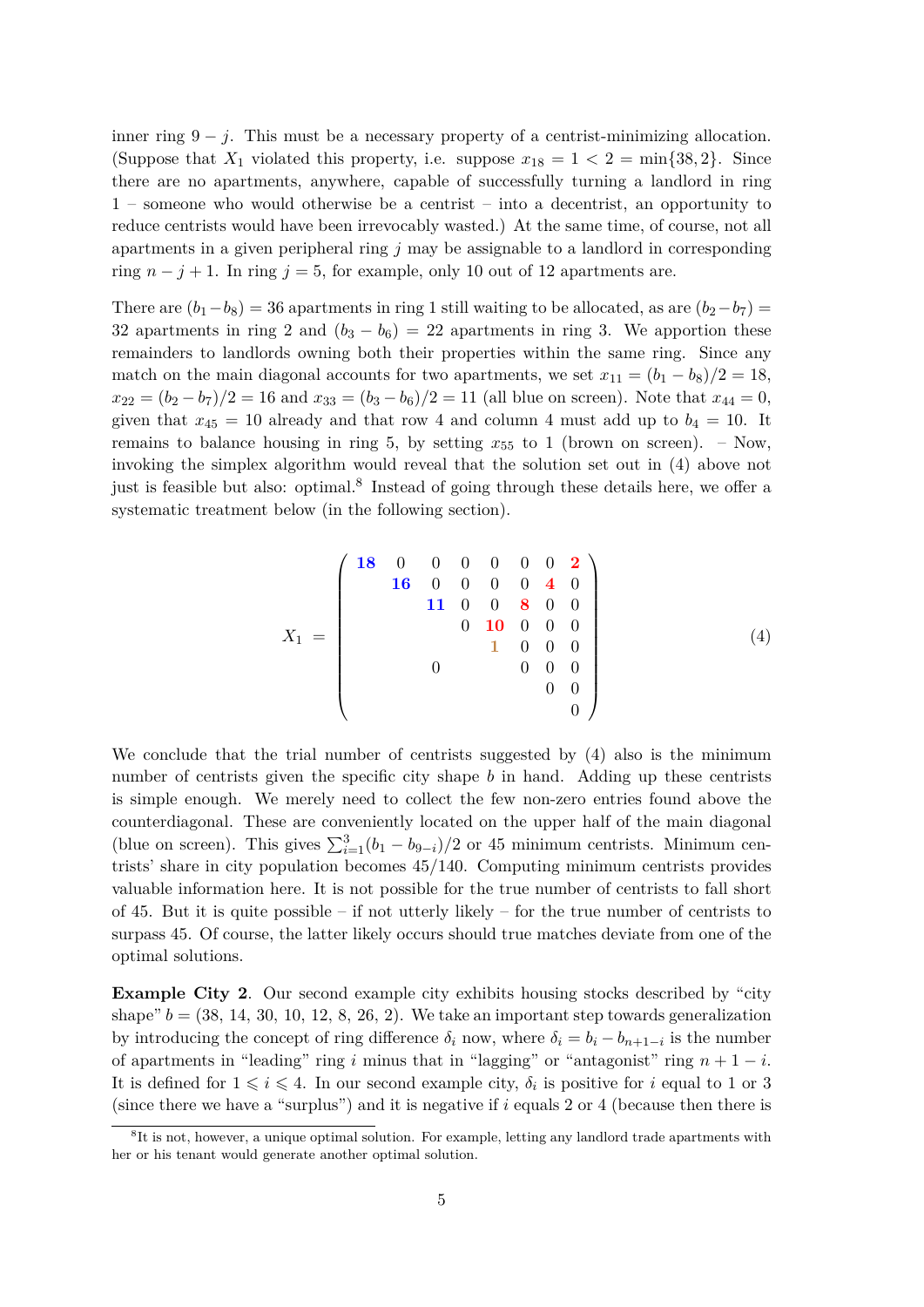a "deficit"). Contrast this with our first example city, where all first three ring differences are positive.

True to our strategy of emphasizing the counterdiagonal, feasible solution  $X_2$  in  $(5)$  assigns as many apartments as possible in lagging rings to owners in corresponding leading rings. And because we have a surplus in rings 1 and 3, for these rings this works just fine. All apartments in rings 8 and 6 can be assigned to landlords living in rings 1 and 3, respectively. And while this works less well for apartments in lagging rings 5 and 7, remaining apartments are not always lost on us. Ring 2's deficit (of  $-(b_2 - b_7) = 12$ ), for instance, we may "save up for", or "post to", the next best successive ring boasting a surplus. In our example, this is ring 3 (where  $b_3 - b_6 = 22$ ). The 12 apartments reflecting ring 2's deficit can valuably be employed to offset the better part of ring 3's surplus.

And so we set entry  $x_{37}$  in  $X_2$  to  $b_7 - b_2$ , or 12 (green). Intuitively, the 12 ring 7apartments not assignable to ring 2-landlords now are assigned to landlords in ring 3, to at least turn those off centrism. Note that the same is not possible to do with the ring deficit arising in ring 4. There simply are no later rings. – Everything else parallels our discussion of the first example. We balance the first three rings' housing constraints by setting  $x_{11} = (b_1 - b_8)/2 = 18$ ,  $x_{22} = 0$  and  $x_{33} = (b_3 - (b_6 + (b_7 - b_2)))/2 = 5$ . Again, moreover, the basic feasible solution, set out in (5), also is the optimal one. Minimum centrists are found to sum to 23, if only to see their share in the overall total attain a mere 23/140.

$$
X_2 = \begin{pmatrix}\n\mathbf{18} & 0 & 0 & 0 & 0 & 0 & \mathbf{0} & \mathbf{2} \\
0 & 0 & 0 & 0 & 0 & \mathbf{14} & 0 \\
& \mathbf{5} & 0 & 0 & \mathbf{8} & \mathbf{12} & 0 \\
& & 0 & \mathbf{10} & 0 & 0 & 0 \\
& & & 1 & 0 & 0 & 0 \\
& & & & 0 & 0 & 0 \\
& & & & & 0 & 0\n\end{pmatrix}
$$
\n(5)

**Review**. What can be learned from these two examples? We have seen that in both cities minimum centrists may be written as the cumulative sum of the first three ring differences,  $\sum_{i=1}^{3} (b_1 - b_2 - i)/2$ . This is true even as  $\delta_2$  is positive in the first example city while negative in the second. But why does it make sense to include  $\delta_2$  in either example? The answer is this: On the one hand, including  $\delta_2/2$  in the cumulative sum *when positive* acknowledges the fact that  $(b_2 - b_7)/2$  *landlords in ring 2 cannot* be turned away from centrism. On the other hand, including  $\delta_2/2$  in the cumulative sum *when negative* acknowledges the fact that  $(b_7 - b_2)/2$  *landlords in ring 3 can* (be turned off centrism).

We must also wonder about why  $\sum_{i=1}^{3} (b_1 - b_{9-i})/2$  excludes  $\delta_4/2$ . In particular, why is negative  $\delta_4/2$  not included in the second city's cumulative sum when negative  $\delta_2/2$  is? Following our previous intuition, there is no need to "save" ring 5 apartments for later because there are no later surpluses to "swipe away". The only remaining ring that could possibly feature a centrist landlord is ring 4. Yet here  $\delta_4$ 's negative sign indicates that the planner can already afford each landlord in ring 4 a ring 5-apartment that successfully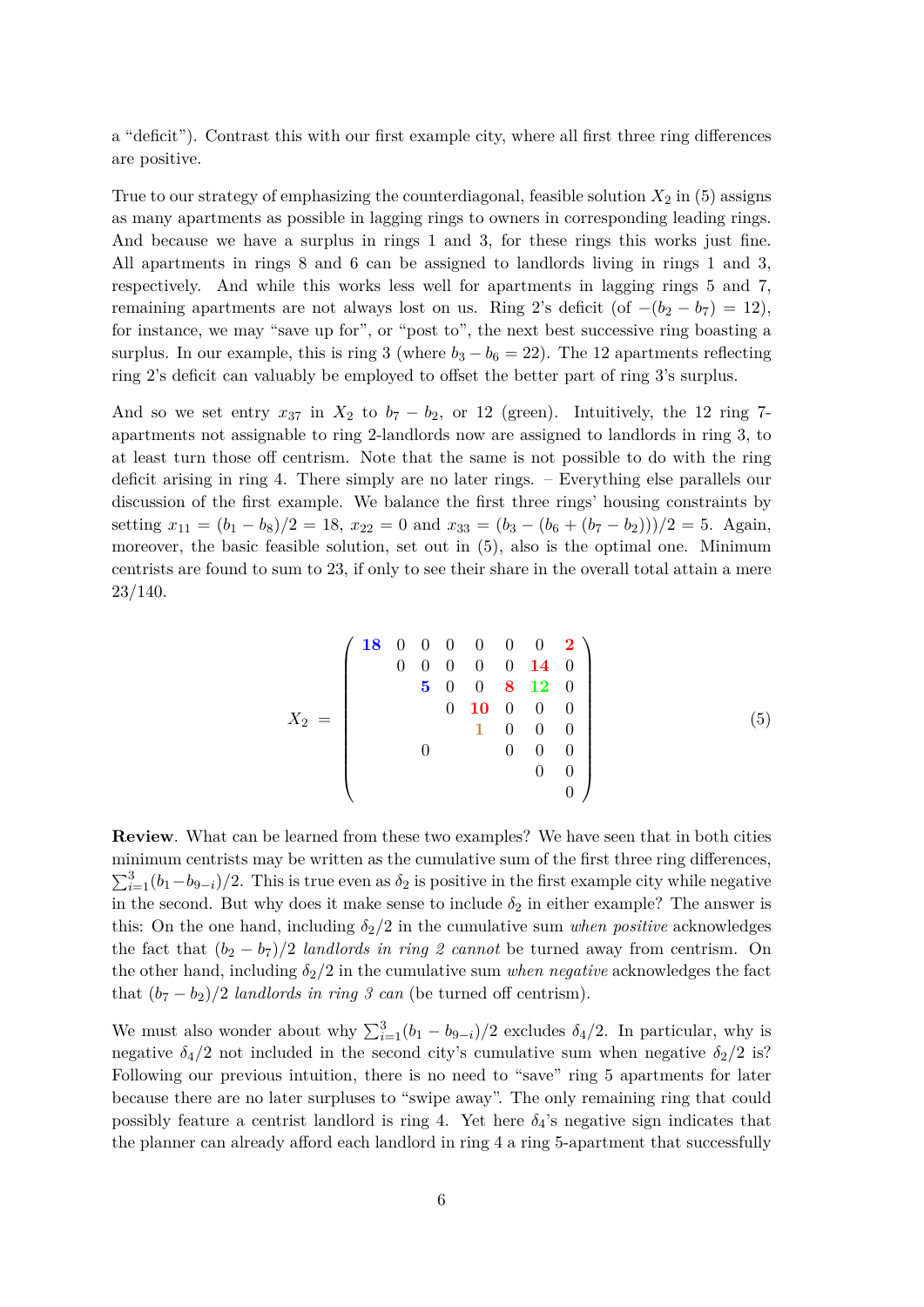counters that landlord's initial impulse to "go centrist". And with no further centrists to collect in the fourth ring, our cumulative sum should: stop short of it.

**Tentative Ideas**. Two ideas emerge from this: (i) Minimum centrists can be represented as a cumulative sum of successive ring differences. (ii) Successive ring differences should enter that cumulative sum if they are positive. And they should even enter the cumulative sum if they are negative, as long as they can help "wipe out" subsequent positive ones. Negative ring differences should be included if and only if they are followed by positive ones at least equal in size. I.e., the cumulative sum should include successive ring differences as long as this helps raise the cumulative sum. Equivalently, to *minimize* centrists we must *maximize* the cumulative sum of ring differences. We will return to this equivalence in a moment, when generalizing our examples (in the next section).

### **4 The Minimum Share of Centrists, Anywhere**

**Primal vs. Dual Program**. We allow for any  $n \times 1$  vector of ring housing stocks  $b =$  $(b_1, \ldots, b_n)$  now, except for ruling out any  $b_i$  to equal zero. We then put the corresponding linear program (3) into standard form. We first stack all *n* columns of *X* into one long  $(n^2 \times 1)$  vector *x*. This gives  $x' = (x_{11}, \ldots, x_{1n}, \ldots, x_{n1}, \ldots, x_{nn})$ . To address the objective function in (3) in matrix notation, let  $c_i$  equal an  $n \times 1$  vector consisting of ones only except for the last *i* entries, which are zero instead. For example,  $c_3$  is a list of  $n-3$ ones followed by three zeros, i.e.  $c'_3 = (1, \ldots, 1, 0, 0, 0)$ . Define an  $n^2 \times 1$  list of weights *c* by setting  $c' = (c'_1, \ldots, c'_n)$ . Then our objective function  $\sum_{i=1}^{n-1} \sum_{j=1}^{n-i} x_{ij}$  can be cast as the product  $c'x$ .

Next, let  $\tau_i$  denote an  $n \times 1$  vector featuring 2 in its *i*-th row and 1 in all other rows. For example,  $\tau_2' = (1, 2, 1, \ldots, 1)$ . Moreover, let  $J_i$  denote what becomes of the  $n \times n$ identity matrix once row *i* has been replaced with  $\tau'_i$ . Then the coefficient matrix *A* is  $A = (J_1, \ldots, J_n)$ ; it is of dimensions  $n \times n^2$ . The tableau in Table (1) illustrates *A* in its bottom left part. This table also indicates our specific vector of objective function weights *c* (in its first row) as well as the vector of ring housing stocks *b* (last column).<sup>9</sup>

|  |  |  | $\begin{bmatrix} 1 & 1 & 1 & 1 & \dots & 1 & 0 & \dots & 1 & 0 & 0 & 0 & \dots & 0 & 0 \end{bmatrix}$                                |  |  |  |  |
|--|--|--|--------------------------------------------------------------------------------------------------------------------------------------|--|--|--|--|
|  |  |  |                                                                                                                                      |  |  |  |  |
|  |  |  | $\begin{array}{ ccccccccccccccccccc }\hline 0 & 1 & 0 & 0 & \dots & 0 & 0 & \dots & 0 & 1 & 0 & 0 & \dots & 0 & 0 & b_2 \end{array}$ |  |  |  |  |
|  |  |  |                                                                                                                                      |  |  |  |  |
|  |  |  | 1.1.1                                                                                                                                |  |  |  |  |
|  |  |  | $0 \t 0 \t 0 \t 0 \t \ldots \t 1 \t 0 \t \ldots \t 0 \t 0 \t 0 \t 0 \t \ldots \t 1 \t 0 \t b_{n-1}$                                  |  |  |  |  |
|  |  |  |                                                                                                                                      |  |  |  |  |

Table 1: Matrix *A*, objective function weights *c* and housing stocks *b*

With this extra notation in hand, linear program (3) may equivalently be stated as  $\min_x c' x$ subject to  $Ax = b$  and  $x \ge 0$ , where the equality constraints may also be read off Table

<sup>9</sup>As inspection of *A* makes clear, ours is not a transportation problem (e.g., as defined in Hadley (1963)).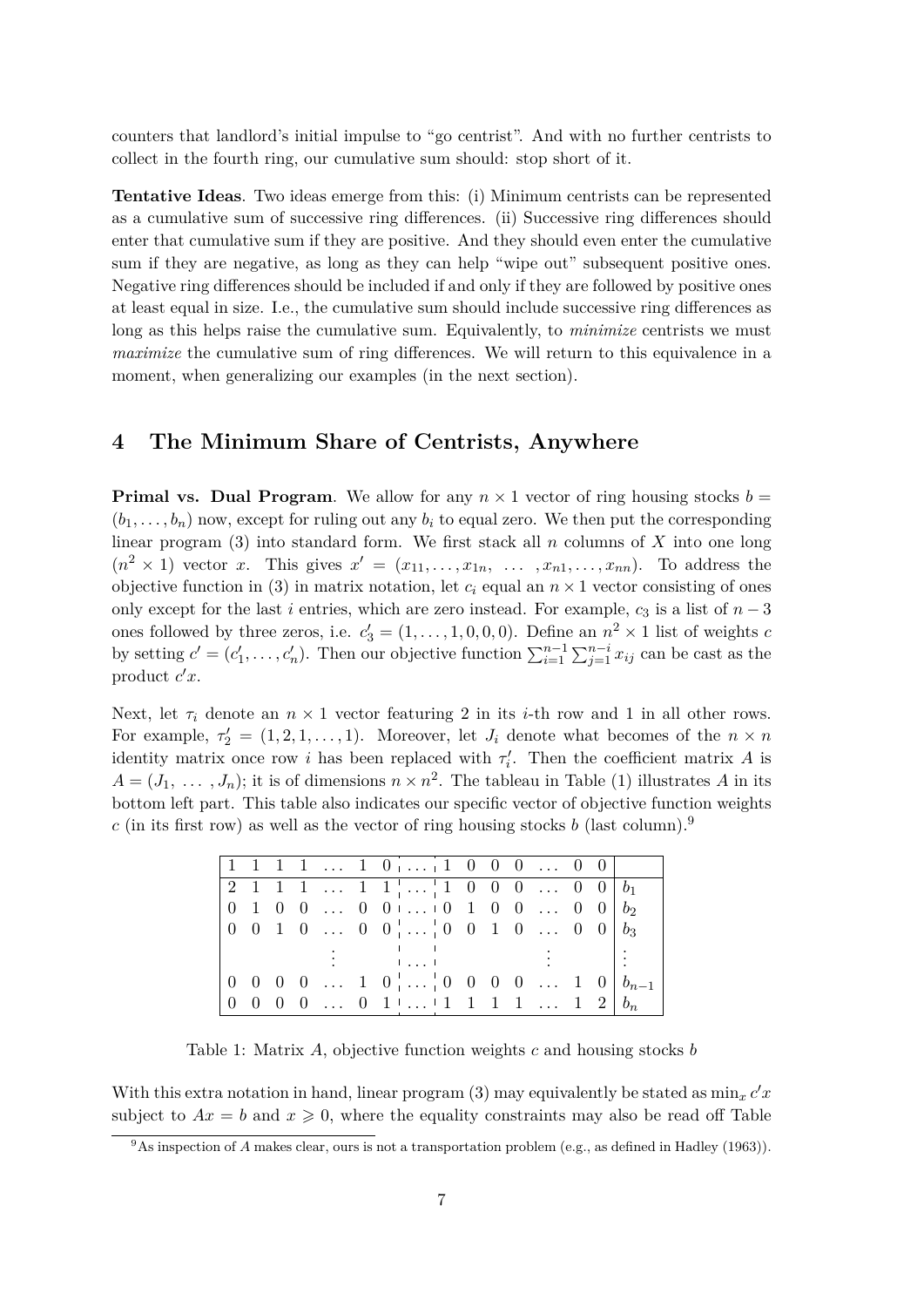(1)'s rows. This program's dual is  $\max_y y'b$  such that  $y'A \leqslant c'$ , where *y* is the dual's  $(n \times 1)$ vector of unknowns,  $y' = (y_1, \ldots, y_n)$ . Table (1) also indicates the dual's constraints; these can be read off its columns. For instance, the constraint complementary to  $x_{11}$  being strictly positive simply is  $2y_1 \leq c_{11} = 1$  (see first column in Table (1)).

Rather than immediately analyze the general case, we focus on a seemingly special case first. This case allows us to best connect with the principles that emerge from our discussion of the two example cities (section 3). To address this special case, let us introduce the partial cumulative sum  $\Delta(i) = \sum_{j=1}^{i} \delta_j/2$ . This sum cumulates successive ring differences  $\delta_j$  up to ring *i*, where of course  $i \leq n/2$ . And let index *i*<sup>\*</sup> be the index that maximizes this cumulative sum, i.e.

$$
i^* = \arg \max_{i} \sum_{j=1}^{i} (b_j - b_{n+1-j})/2.
$$
 (6)

Our point of departure on the way to the fully general solution is a city for which (i)  $\Delta(i^*) > 0$  and (ii) all ring differences  $\delta_i$  are negative except when  $i = i^*$ , when  $\delta_{i^*} > 0$ .

**Trial Solution**. We set out a basic feasible solution to the primal problem next. Table (2) shows *X* in tabular form and may be a useful reference as we go along. Again, entries of *X* never addressed are zero. Moreover, also note the formal resemblance between Table (2) on the one hand and matrices  $X_1$  and  $X_2$  on the other. Now, we begin by considering the elements on the counterdiagonal of match matrix *X*. Here we set (red on screen)

$$
x_{i,n+1-i} = \min\{b_i, b_{n+1-i}\} \qquad (i = 1, \dots, n/2). \tag{7}
$$

Given our sign assumptions regarding the  $\delta_i$ , this entails setting all entries  $x_{1,n}$  "up" to  $x_{i^*-1,n+2-i^*}$ , and again from  $x_{i^*+1,n-i^*}$  to  $x_{n/2,n/2+1}$ , equal to the leading ring's stock,  $b_i$ . Only  $x_{i^*, n+1-i^*}$  becomes the lagging ring's stock,  $b_{n+1-i^*}$ . Note how this assignment makes as many owners of property in leading rings (voters who otherwise likely are centrists) as possible disavow centrism.

Moreover, set (green on screen)

$$
x_{i^*, n+1-i} = (b_{n+1-i} - b_i) \qquad (i = 1, \dots, i^* - 1). \tag{8}
$$

Note that the expressions on the r.h.s. represent ring deficits. Deficits originating in rings prior to *i*<sup>\*</sup> are posted to leading ring *i*<sup>\*</sup>, as the earliest next ring offering up an excess. "Apartment savings" originating in rings up to *i* ∗ then are matched up with apartments in ring *i* ∗ . This generalizes how we proceeded earlier when setting *x*<sup>37</sup> equal to 12 in example city 2.

Next, let (blue on screen)

$$
x_{i^*i^*} = (b_{i^*} - (b_{n+1-i^*} + \sum_{k=1}^{i^*-1} (b_{n+1-k} - b_k)))/2,
$$
\n(9)

or  $\Delta(i^*)$ . At first sight nothing seems to preclude  $x_{i^*i^*}$  from being strictly negative, in contradiction to primal variables' non-negativity constraints. However, recall that *i* ∗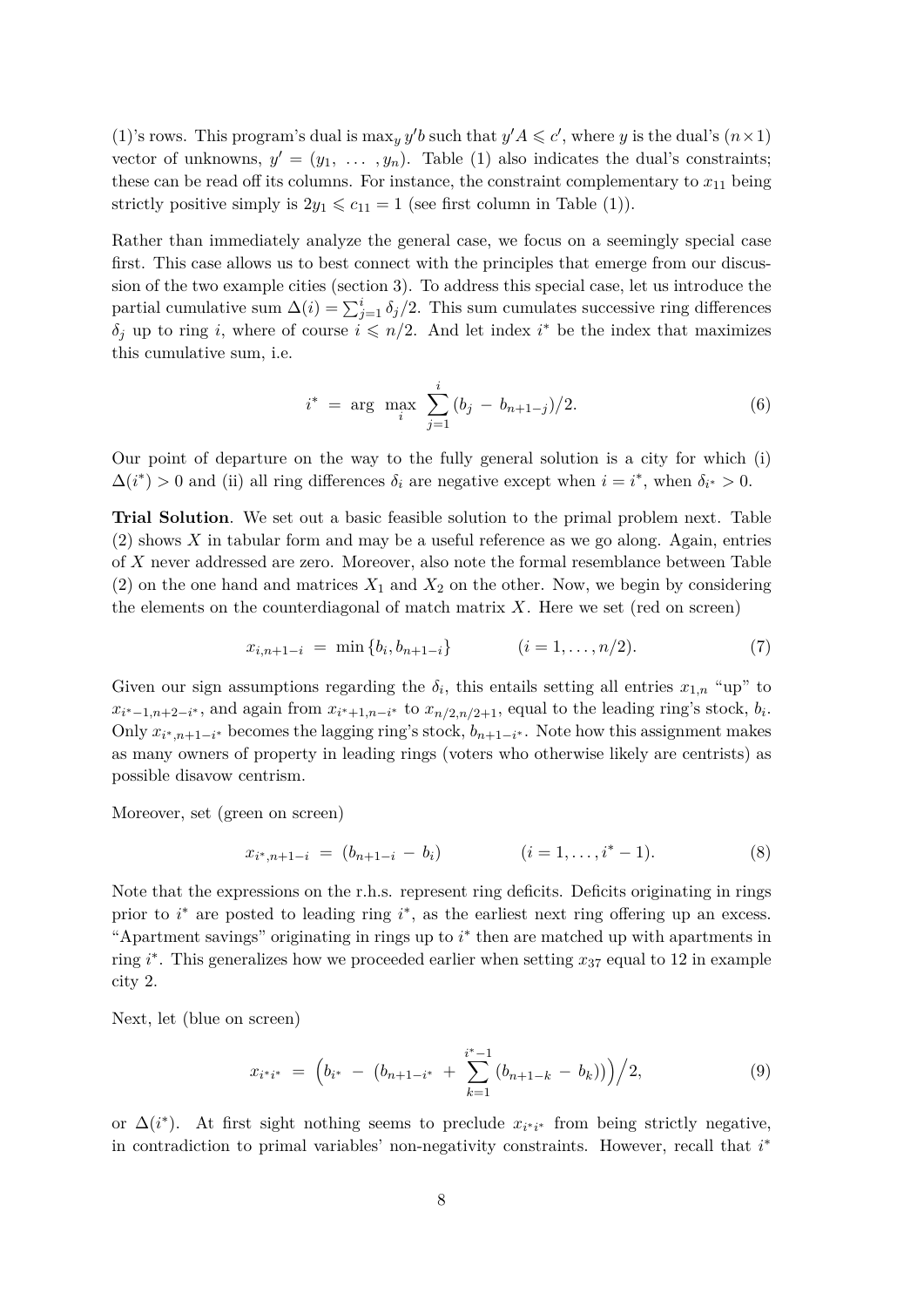| $Ro./Co.$ 1        |                |                                         |                | $\overline{i^*}$                 |                |                                         |                | $n/2 + 1$                             |                               | $\overline{n-i^*}$                   |                                      |                                            |                                         | $\,n$          |
|--------------------|----------------|-----------------------------------------|----------------|----------------------------------|----------------|-----------------------------------------|----------------|---------------------------------------|-------------------------------|--------------------------------------|--------------------------------------|--------------------------------------------|-----------------------------------------|----------------|
| $\mathbf{1}$       | $\overline{0}$ |                                         |                |                                  |                |                                         |                |                                       |                               |                                      |                                      |                                            |                                         | $x_{1,n}$      |
|                    |                | $\mathcal{F}_{\mathcal{A},\mathcal{C}}$ |                |                                  |                |                                         |                |                                       |                               |                                      |                                      |                                            | $\mathbb{R}^3$                          | $\overline{0}$ |
|                    |                |                                         | $\overline{0}$ |                                  |                |                                         |                |                                       |                               |                                      |                                      | $x_{\scriptscriptstyle i^{*}-1,n+2-i^{*}}$ | $\overline{0}$                          | $\overline{0}$ |
| $i^*$              |                |                                         |                | $x_{\scriptscriptstyle i^*,i^*}$ |                |                                         |                |                                       |                               |                                      | $x_{\scriptscriptstyle i^*,n+1-i^*}$ | $\underline{x_{i^*,n+2-i^*}}$              | $\sim 100$                              | $x_{i^*,n}$    |
|                    |                |                                         |                |                                  | $\overline{0}$ |                                         |                |                                       |                               | $x_{\scriptscriptstyle i^*+1,n-i^*}$ |                                      |                                            |                                         |                |
|                    |                |                                         |                |                                  |                | $\mathcal{O}_{\mathcal{A},\mathcal{C}}$ |                |                                       | e pro                         |                                      |                                      |                                            |                                         |                |
| $\overline{n/2}$   |                |                                         |                |                                  |                |                                         | $\overline{0}$ | $\frac{\mathcal{X}_{n/2,n/2+1}}{n}$   |                               |                                      |                                      |                                            |                                         |                |
| $n/2 + 1$          |                |                                         |                |                                  |                |                                         |                | $\frac{\mathcal{X}_{n/2+1,n/2+1}}{2}$ |                               |                                      |                                      |                                            |                                         |                |
|                    |                |                                         |                |                                  |                |                                         |                |                                       | $\mathcal{V}_{\mathcal{F}_2}$ |                                      |                                      |                                            |                                         |                |
| $\overline{n-i^*}$ |                |                                         |                |                                  |                |                                         |                |                                       |                               | $x_{\hspace{-1pt} n-i^*, n-i^*}$     |                                      |                                            |                                         |                |
|                    |                |                                         |                |                                  |                |                                         |                |                                       |                               |                                      | $\boldsymbol{0}$                     |                                            |                                         |                |
|                    |                |                                         |                |                                  |                |                                         |                |                                       |                               |                                      |                                      | $\overline{0}$                             |                                         |                |
|                    |                |                                         |                |                                  |                |                                         |                |                                       |                               |                                      |                                      |                                            | $\mathcal{O}_{\mathcal{A}_\mathcal{A}}$ |                |
| $\boldsymbol{n}$   |                |                                         |                |                                  |                |                                         |                |                                       |                               |                                      |                                      |                                            |                                         | $\overline{0}$ |
|                    |                |                                         |                |                                  |                |                                         |                |                                       |                               |                                      |                                      |                                            |                                         |                |

Table 2: Non-Zero Elements in Basic Feasible Solution

maximizes the cumulative sum of ring differences. And so  $\sum_{j=1}^{i^*} \delta_j/2 \geqslant 0$ , i.e. a nonnegative number. And note that this latter number just coincides with the r.h.s. of (9). Put yet differently, ring excess  $\delta_{i^*}$  is more than sufficient to offset the ring deficits  $\delta_k$  associated with, and inherited from, all the rings prior to *i*<sup>\*</sup>. And so  $x_{i^*i^*}$  really is non-negative.

At last we set (brown on screen)

$$
x_{n+1-i,n+1-i} = (b_{n+1-i} - b_i)/2 \qquad (i = i^* + 1, \dots, n/2). \tag{10}
$$

Ring deficits originating in rings following *i* <sup>∗</sup> are relegated to main diagonal elements below the counterdiagonal, to the desirable effect of contributing nothing to the number of centrists. Note how equations  $(7)$ ,  $(8)$ ,  $(9)$  and  $(10)$  set out a feasible solution of the primal.

**Complementary Slackness**. We invoke complementary slackness between the primal and the dual. For  $i = 1, \ldots, n/2$ , entries on the counterdiagonal  $x_{i,n+1-i}$  are strictly positive (see (7)), as is the main diagonal element  $x_{i^*i^*}$  (see (9)). By complementary slackness, the corresponding constraints of the dual – read off the corresponding columns of Table  $(1)$  – must be met with equality, and so

$$
y_i = -y_{n+1-i}
$$
  $(i = 1,...,n/2)$  and  $y_{i^*} = 1/2.$  (11)

These equations specify the weights on ring housing stocks  $b_i$  in the dual's objective.

For  $i = 1, \ldots, i^* - 1$ , entries  $x_{i^*, n+1-i}$  are strictly positive, too (see (8)). Again, by complementary slackness, corresponding constraint inequalities in the dual become binding. And so, according to Table (1),  $y_{i^*} = -y_{n+1-i}$ . Combining this with  $y_{n+1-i} = -y_i$  and the fact that  $y_{i^*} = 1/2$  (see (11)) gives the first set of equations in (12). At last we make use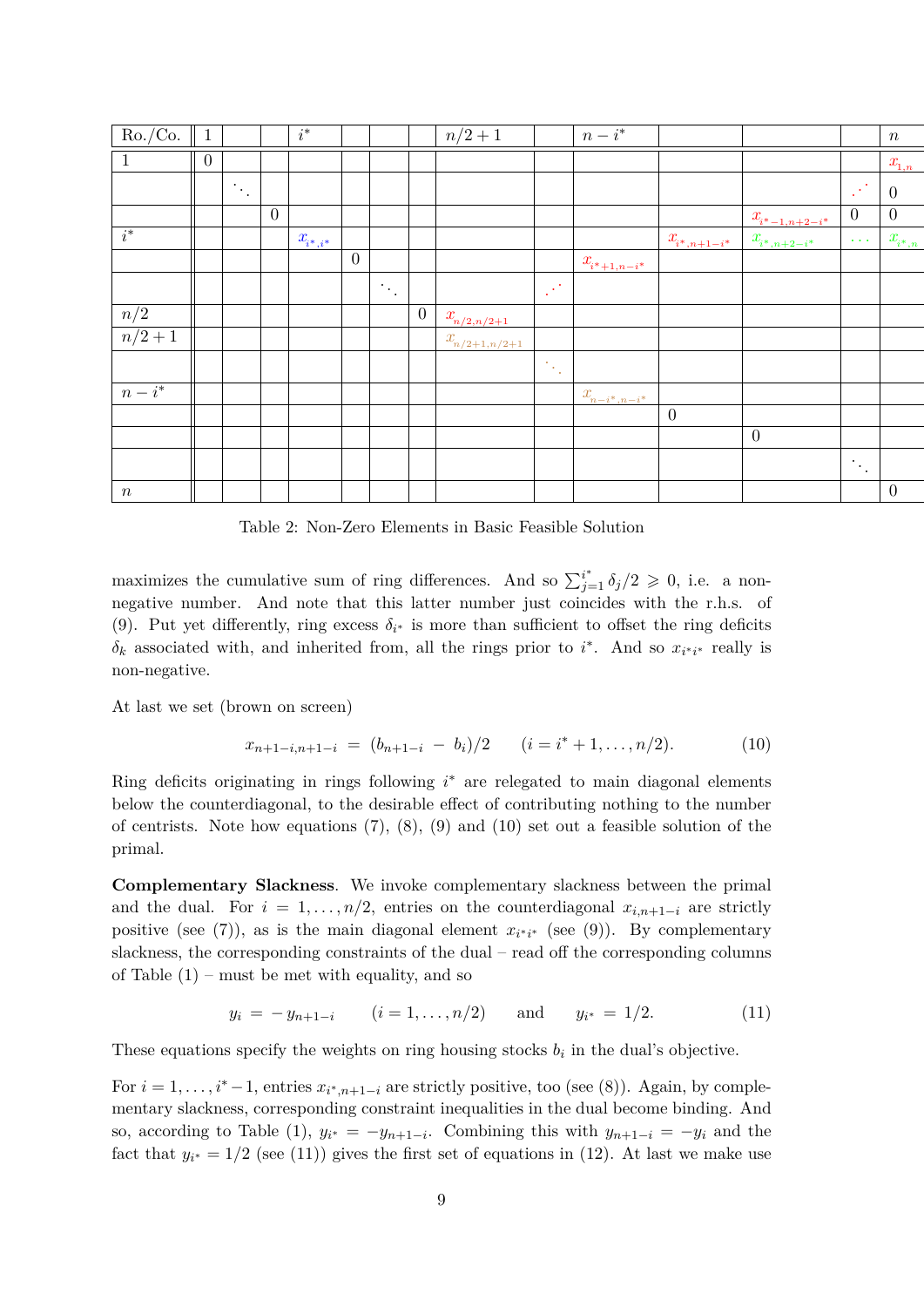of equations (10). For  $i = i^* + 1, \ldots, n/2$ , constraint (in)equalities translate into  $y_i = 0$ . Joint with the first set of equations in (11), this in turn implies the second set of equations in (12):

$$
y_i = 1/2
$$
  $(i = 1, ..., i^* - 1)$  and  $y_i = 0$   $(i = i^* + 1, ..., n - i^*).$  (12)

Table (3) collects the full solution to equations (11) and (12), denoted  $\bar{y}$  and easily shown to be feasible, too.

|             | $\cdots$ | $\cdot$ | $\begin{array}{c c c c c c} \hline \cdots & n-r & \cdots \end{array}$ | $\cdots$ |  |
|-------------|----------|---------|-----------------------------------------------------------------------|----------|--|
| $\bar{y}_i$ |          |         |                                                                       |          |  |

Table 3: The dual's optimal solution

**Basic Feasible Solution is Optimal**. Let us now put together feasibility and complementary slackness, using standard reasoning in linear programming (Bertsimas/Tsitsiklis (1997)). First, feasibility of  $\bar{x}$  and  $\bar{y}$  implies  $b = A\bar{x}$  and  $\bar{y}$ <sup> $\prime$ </sup> $A \leq c'$ , respectively, and hence  $\bar{y}'b = \bar{y}'(A\bar{x}) = (\bar{y}'A)\bar{x} \leqslant c'\bar{x}$ . Second, complementary slackness implies  $(\bar{y}'A - c')\bar{x} = 0$ or  $(\bar{y}'A)\bar{x} = c'\bar{x}$ . And so we may conclude that  $\bar{y}'b = c'\bar{x}$ . This in turn implies that  $c'\bar{x}$ equals minimum centrists, and hence that  $\bar{x}$  solves (3). Of course, if  $\bar{x}$  is optimal, then so is  $\bar{y}$ , justifying Table (3)'s title.

We compute the objective function values for primal and dual, providing a check on optimality of  $\bar{x}$  and  $\bar{y}$  as well as, of course, the desired minimum number of centrists itself. On the one hand, summing over all entries above the counter diagonal the objective function value in the primal gives  $x_{i^*i^*}$  as on the r.h.s. of equation (9). But then:

$$
\underline{l}^{c} = \Delta(i^{*}) = \max_{i} \sum_{j=1}^{i} (b_{j} - b_{n+1-j})/2.
$$
 (13)

On the other hand, computing the sum of ring stocks using the optimal weights in (11) and (12) yields the very same formula, i.e.  $\sum_{j=1}^{i^*} (b_j - b_{n+1-j})/2$ . This formula represents the optimal value of both primal and dual. Thus it also represents the minimum conceivable number of centrists. We briefly pause to appreciate the formula's generality: the greatest cumulative ring difference gives a universal closed form solution for minimum centrists. It provides an observer of an arbitrary given city with a prediction of centrists' minimum.

Our proof is for a city whose ring differences, with the exception of  $\delta_{i^*}$ , are all negative (also see the first two rows in Table (4) in the Appendix). The Appendix shows how the proof quickly generalizes. Subsections 8.2 through 8.4 show that our results in essence remain unchanged as some, or even all, ring differences exhibit an arbitrary sign. Formula (13) remains valid throughout. This is quite straightforward since also accounting for positive ring differences (Appendix) is simpler than accounting for negative ones (this section): witness solution  $X_1$  as opposed to  $X_2$  (in section 3). Now, translating minimum centrist numbers in formula (13) into minimum centrists' share in all landlords, by dividing  $\Delta(i^*)$ by *s/*2, gives the following variant of this result: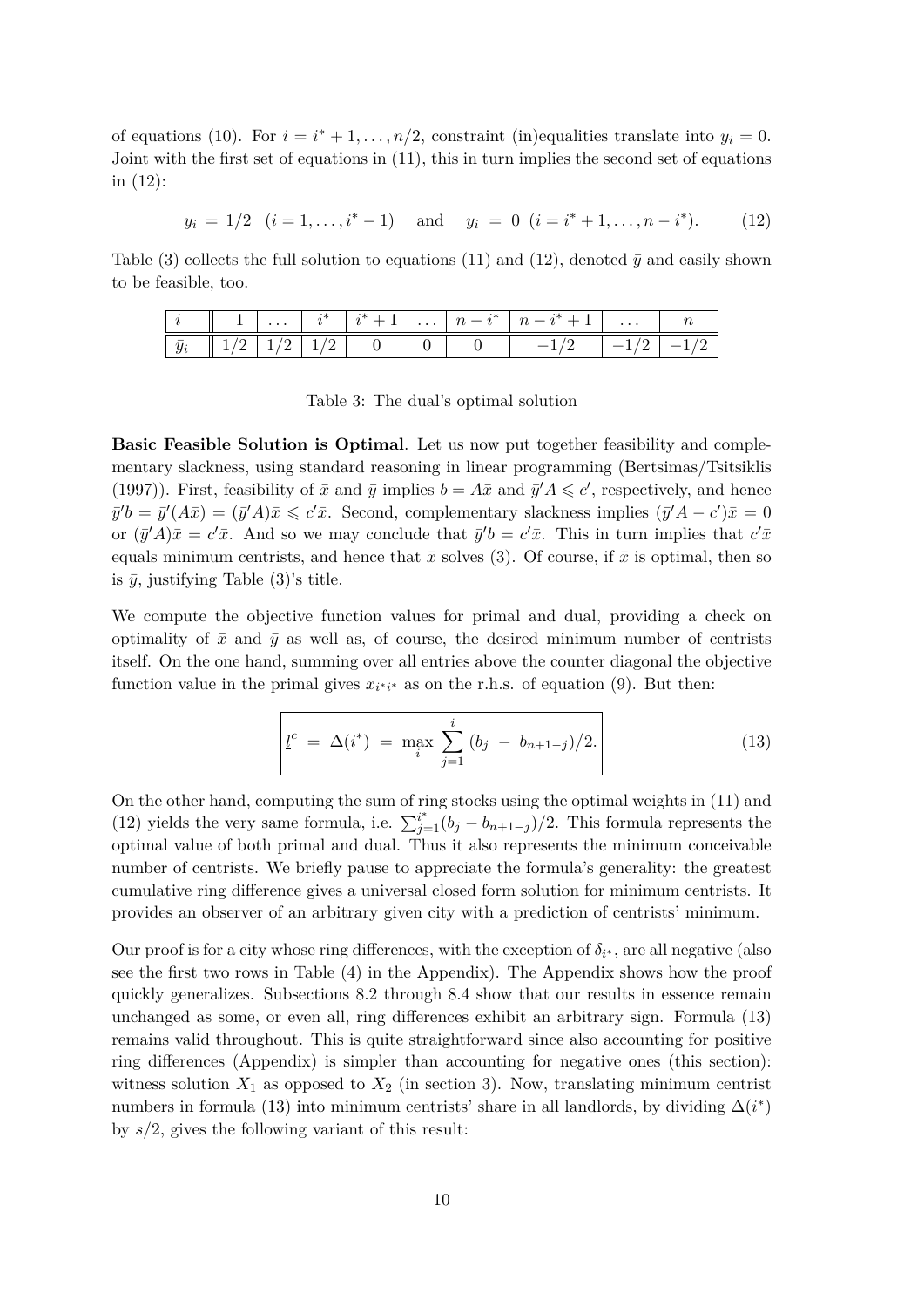#### **Proposition 1: (Greatest Cumulative Ring Difference and Centrists)**

*Centrists' minimum conceivable share of the landlord population,*  $\lambda^c$ *, is given by the greatest cumulative ring difference,*  $\lambda^c = \max_i \sum_{j=1}^i (b_j/s - b_{n+1-j}/s)$ .

### **5 Centrists vs. Decentrists**

**Minimum Decentrists**. We bring in decentrists now. Intuitively, where before we have used  $b_{n+1-i}$  to "swipe away" or "swamp" potential centrists in *i* (as best as we could), conversely we now use  $b_i$  to "swamp" decentrists in  $n + 1 - i$  (as best as we can). Applying a proof similar to that in section 4 (omitted for brevity), we find that minimum decentrists correspond to: minus the least cumulative ring difference. That is, if  $i^{**} = \arg \max_i \sum_{j=1}^i (-(b_j - b_{n+1-j}))/2$ , then minimum decentrists  $\underline{l}^d$  are equal to

$$
\underline{l}^d = -\Delta(i^{**}) = -\min_i \sum_{j=1}^i (b_j - b_{n+1-j})/2.
$$
 (14)

Translating this number into a share gives

#### **Proposition 2: (Least Cumulative Ring Difference and Decentrists)**

*Decentrists'* minimum conceivable share of the landlord population,  $\lambda^d$ , is given by minus *the least cumulative ring difference,*  $\Delta^d = -\min_i \sum_{j=1}^i (b_j/s - b_{n+1-j}/s)$ .

**Upper Bounds**. We quickly turn lower bounds in Propositions 1 and 2 into corresponding upper bounds. Subtracting centrists from overall landlord population *s/*2 gives the sum of decentrists and indifferent landlords. This in turn is the sum of all elements of *X* strictly below or on the counter diagonal. The following linear program looks for the maximum sum of decentrists/indifferents:

$$
\max_{x_{ij}} \left( s/2 - \sum_{i=1}^{n-1} \sum_{j=1}^{n-i} x_{ij} \right) \quad \text{s.t.} \quad \sum_{j=1}^{n} (x_{ij} + x_{ji}) = b_i \quad (i = 1, ..., n)
$$
\n
$$
x_{ij} \geq 0 \quad (i, j = 1, ..., n). \quad (15)
$$

Comparing linear programs, clearly the maximizer to (15) coincides with the minimizer to (3). But this implies that  $s/2 - \underline{l}^c$  is the maximum conceivable number of decentrists/indifferents. And so  $s/2 - \underline{l}^c$  is an upper bound to decentrists only (Proposition, Part (ii)). A similar argument suggests that  $s/2 - \underline{l}^d$ , where  $\underline{l}^d$  is the minimum number of decentrists, is an upper bound to centrists (Proposition 3, Part (i)).

#### **Proposition 3: (Upper Bounds on Centrists and Decentrists)**

*(i)*  $\lambda^c$  *is bounded from above by*  $1 - \lambda^d$ *. (ii)*  $\lambda^d$  *is bounded from above by*  $1 - \lambda^c$ *.*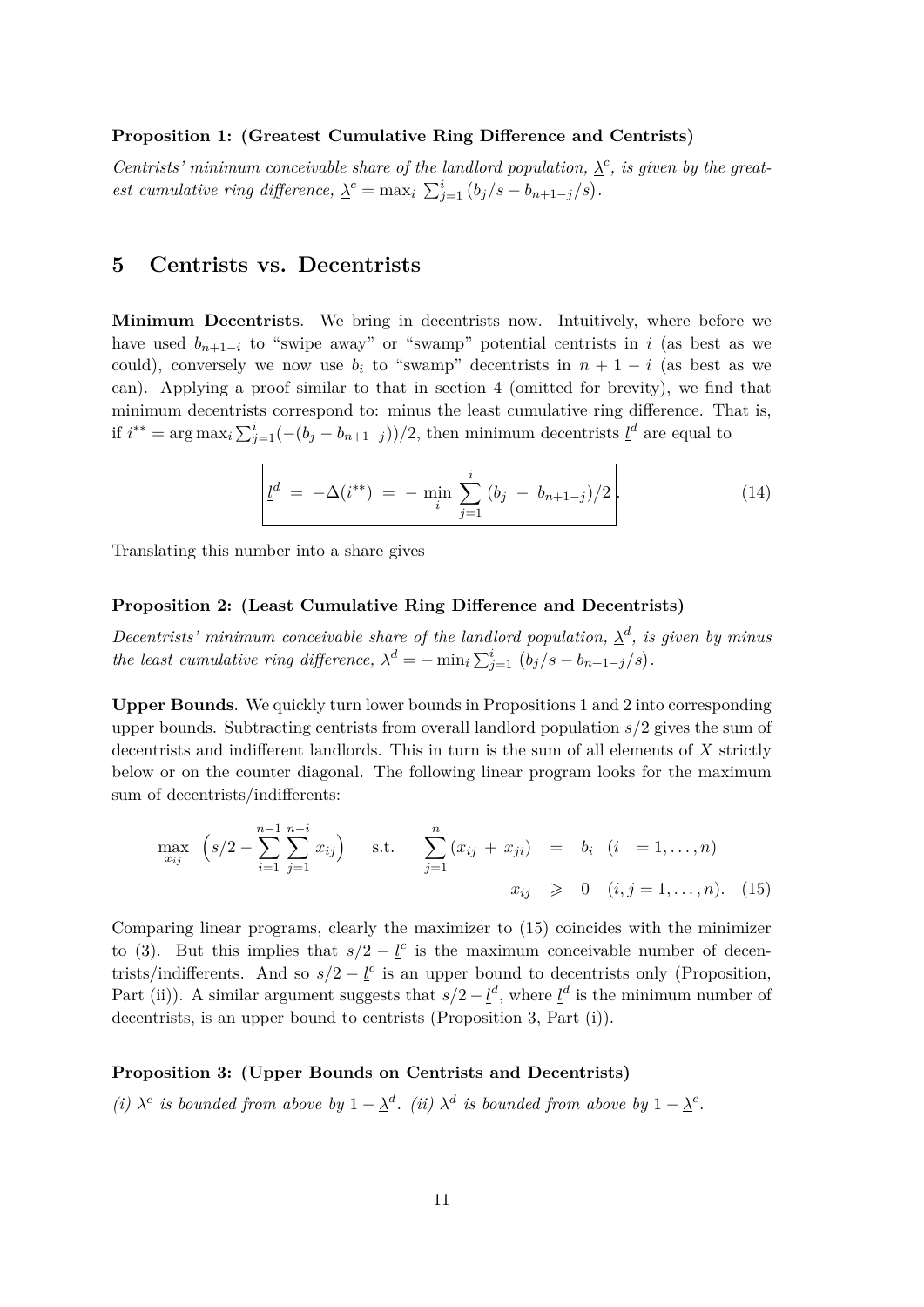### **6 Conclusions**

The paper provides (novel) estimators of centrists and decentrists. These estimators are highly general, and are simple to compute from easily observable data for any city. We suggest that conflicts between centrists and decentrists could help explain other contested policies beyond decentralization. Examples include carbon taxation, rationing central city land, urban growth boundaries, decentralizing retail, tightening building height limits, implementing minimum lot size, or introducing road tolls. To these policy fields, the paper's greatest lower bounds on centrists and decentrists are applicable, too.

### **7 Literature**

- Arnott, R. and J. Stiglitz (1981) Aggregate Land Rents and Aggregate Transport Costs, Economic Journal 91: 331-347.
- Bertsimas, D. und J. Tsitsiklis (1997) Introduction to Linear Optimization, Athena.
- Breheny, M. (2007) Centrists, Decentrists, and Compromisers: Views on the Future of Urban Form, in: H. Priemus, K. Button and P. Nijkamp (eds.) Land Use Planning: 47-69.
- Brueckner, J. (1987) The Structure of Urban Equilibria: A Unified Treatment of the Muth-Mills-Model, in: E. Mills (ed.), Handbook of Regional and Urban Economics Vol. II: 821-845.
- Dascher, K. (2019) Function Follows Form, Journal of Housing Economics 44: 131-140.
- Hadley, G. (1963) Linear Programming, Addison.
- Holian, M. and M. Kahn (2015) Household Demand for Low Carbon Public Policies: Evidence from California, Journal of the Association of Environmental and Resource Economists 2.2: 205-234.
- Jacobs, J. (1961) Death and Life of Great American Cities, Vintage Books.
- Pines, D. and Sadka, E. (1987) Comparative Statics Analysis of a Fully Closed City, Journal of Urban Economics 20: 1-20.
- Spivak, M. (1994) Calculus, 3rd ed., Cambridge University Press.
- Wheaton, W. (1973) A Comparative Static Analysis of Urban Spatial Structure, Journal of Urban Economics 9: 223-237.
- Wilson, St. et al. (2012) Patterns of Metropolitan and Micropolitan Change: 2000 to 2010. Report Number C2010SR-01 (U.S. Census Bureau).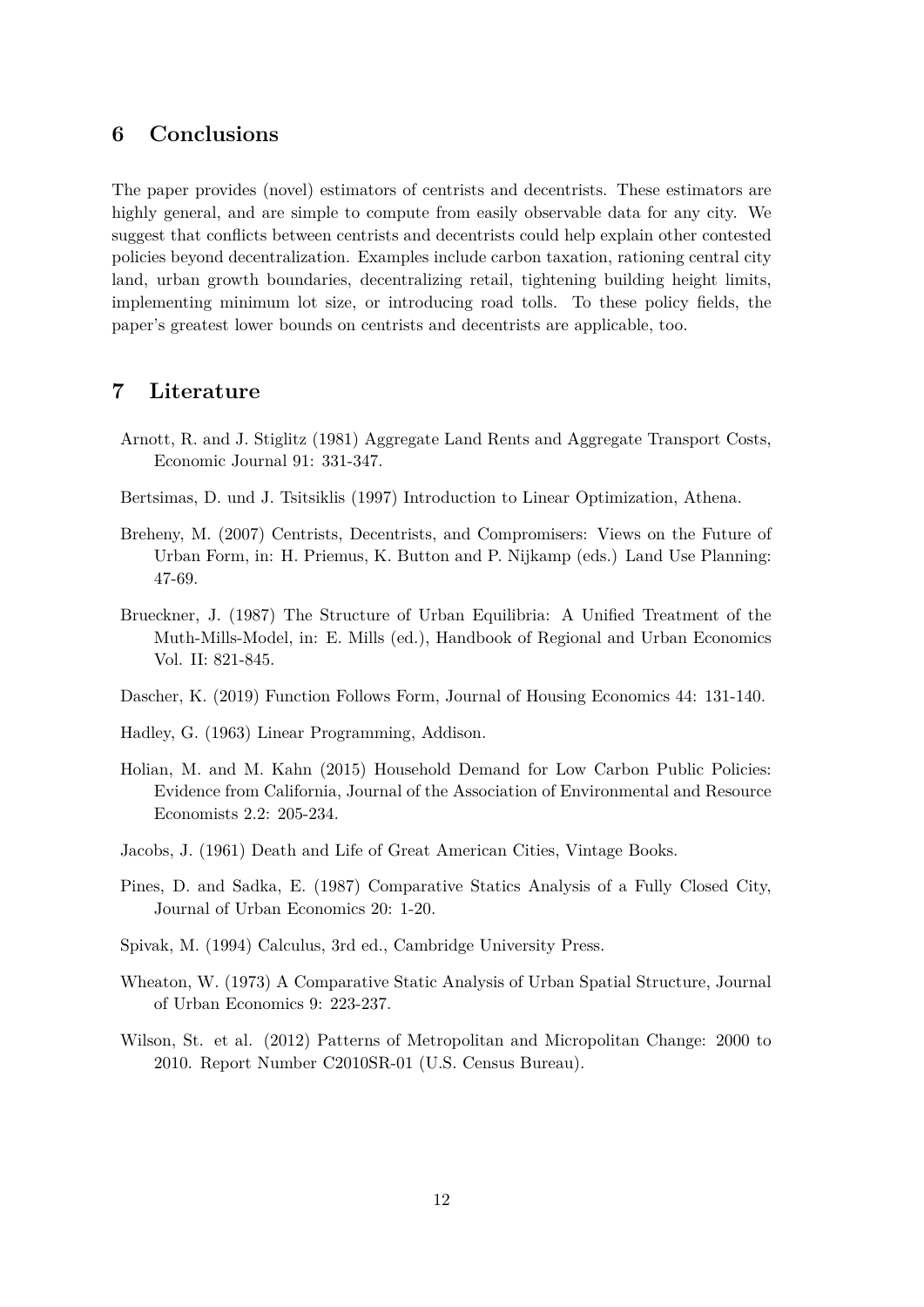### **8 Appendix**

#### **8.1 Cumulative Ring Difference**

We introduce some extra notation first. Consider the cumulative sum ∆(*h*), for some *h* between 1 and *n/*2. Suppose  $\Delta(h)$  is preceded by some other cumulative sum  $\Delta(g)$  that is greater than it, i.e.  $\Delta(h) < \Delta(g)$  for  $g < h$ .<sup>10</sup> Borrowing terminology established in the context of the "Rising Sun Lemma" (Spivak (1994)), then we will say that the cumulative sum up to, and including, ring difference  $h$  is "in the shadow of" the cumulative sum up to, and including, ring difference  $g$ <sup>11</sup> Of course, there will be rings that are never overshadowed. Among those, ring *i*<sup>\*</sup>, defined in equation (6), is the one exhibiting the greatest cumulative sum,  $\Delta(i^*)$ . For the two numerical cities in section 3, to give an example,  $i^* = 3$ .

#### **8.2 Not All Ring Differences Negative**

In the main text we took the first step towards a fully general analysis. Our point of departure was the city of the type spelt out in Table (4). The table header has the ring difference index  $i$ , the second row provides ring difference  $\delta_i$ 's sign, and the third row indicates whether or not the corresponding cumulative ring difference  $\Delta(i)$  is overshadowed  $\phi$  is a suggestive shorthand) or not  $\phi$ . As mentioned above, in this city all ring differences both prior to  $i^*$  and beyond  $i^* + 1$  are negative and overshadowed.

|    |  | $\cdots$ | $\cdot$ $\ast$ | $\cdot\ast$ | $\cdot$ | $\cdot$<br>∸ | $\cdots$ |  |
|----|--|----------|----------------|-------------|---------|--------------|----------|--|
| v. |  |          |                |             |         |              |          |  |
|    |  |          |                | U           |         |              |          |  |

|  |  |  | Table 4: A Parametric City |  |
|--|--|--|----------------------------|--|
|--|--|--|----------------------------|--|

Nothing of substance changes if one (or more) of those shadow differences is (are) positive, rather than negative. To see this we turn to the city set out in Table (5) below, with the second ring the one ring to have flipped its sign. We assume that everything else remains the same, and so  $\Delta(2) < \Delta(0)$  while *i*<sup>\*</sup> keeps maximizing  $\Delta(i)$ .<sup>12</sup>

|        | $1 \mid 2$ | 3 <sup>3</sup> | $\mathbf{1}$ | مانه ه | $-1$ | ച        | $\omega$ |
|--------|------------|----------------|--------------|--------|------|----------|----------|
| $\sim$ |            |                |              |        |      | $\equiv$ |          |
|        | $\bullet$  |                |              |        |      |          |          |

Table 5: Negative and Positive Ring Differences

<sup>&</sup>lt;sup>10</sup>We define  $\Delta(0) \equiv 0$ . Even the first ring may be overshadowed, by  $\Delta(0)$ , if  $\delta_1 < 0$ .

 $11$ In our first example city, the cumulative ring difference at 4 is overshadowed (by the cumulative ring difference at 3, say), while in the second example city cumulative ring differences at 2 and 4 are (by cumulative ring differences 1 and 3, respectively, for example).

<sup>&</sup>lt;sup>12</sup>These assumptions are not restrictive. First, if  $\Delta(0) < \Delta(2)$ , we would have to consider alternating spells of ring differences in the shadow and not in the shadow. This case is considered shortly. And second, if  $i^*$  shifted due to  $\delta_2$  flipping its sign, nothing would change in the argument below as long as  $2 < i^*$ .